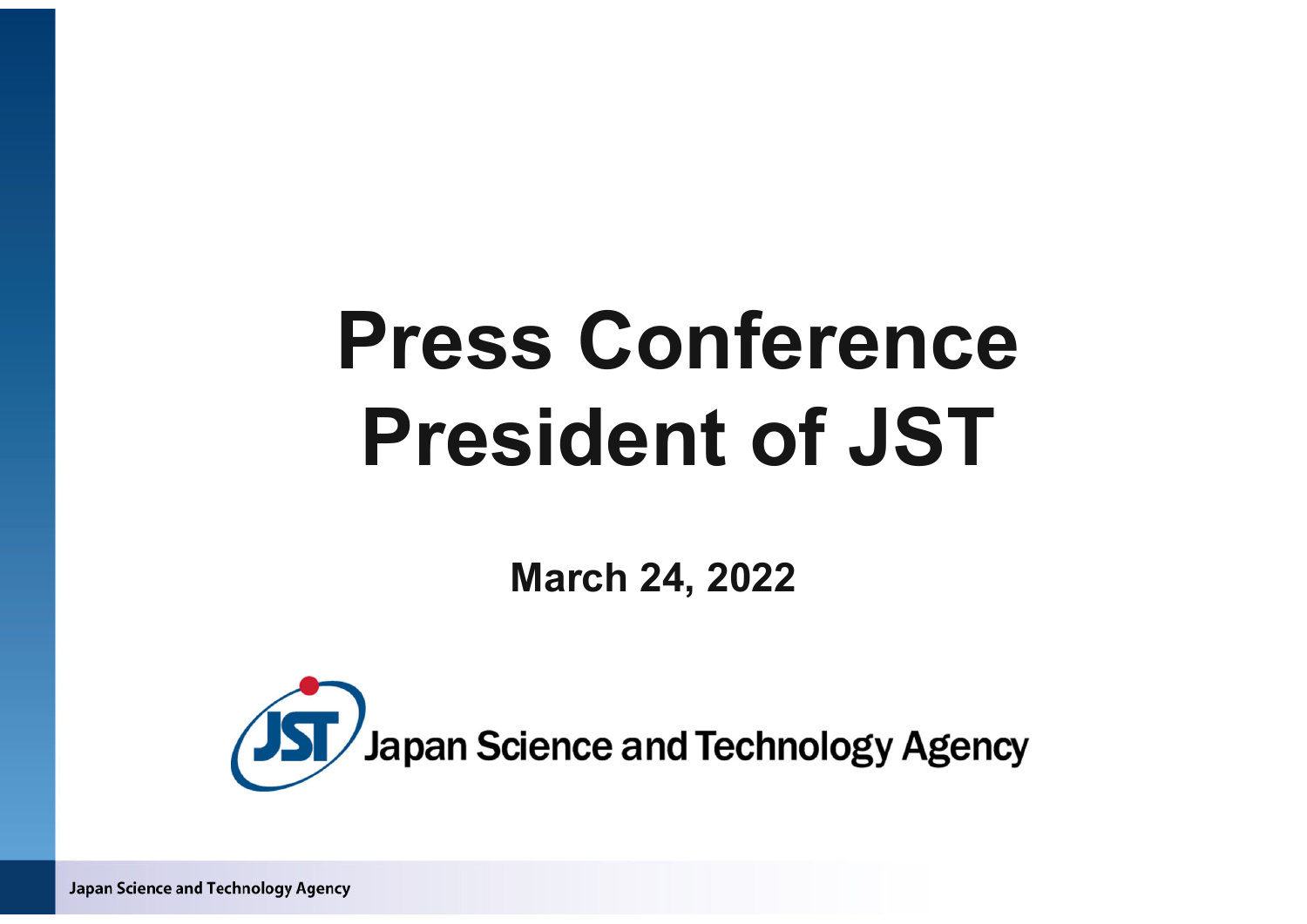- **1. Japan' s full-fledged preprint server "Jxiv" launched**
- **2. Achievements of the 4th Mid- to Long-term Plan and about the 5th Mid- to Long-term Plan**
- **3. Promotion of "Plan B" against the COVID-19**

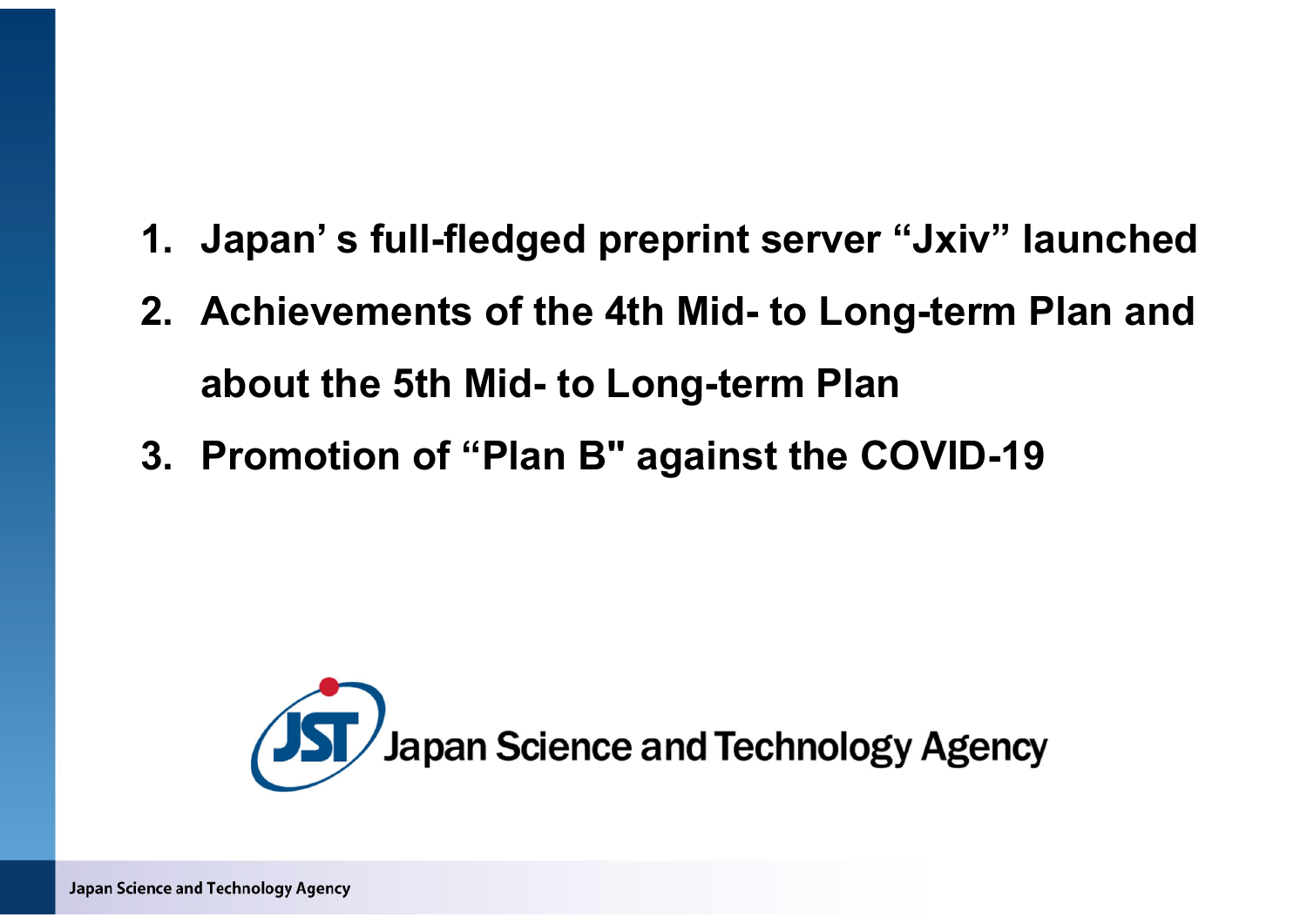### **Japan' s full-fledged preprint server "Jxiv" launched**



Japan Science and Technology Agency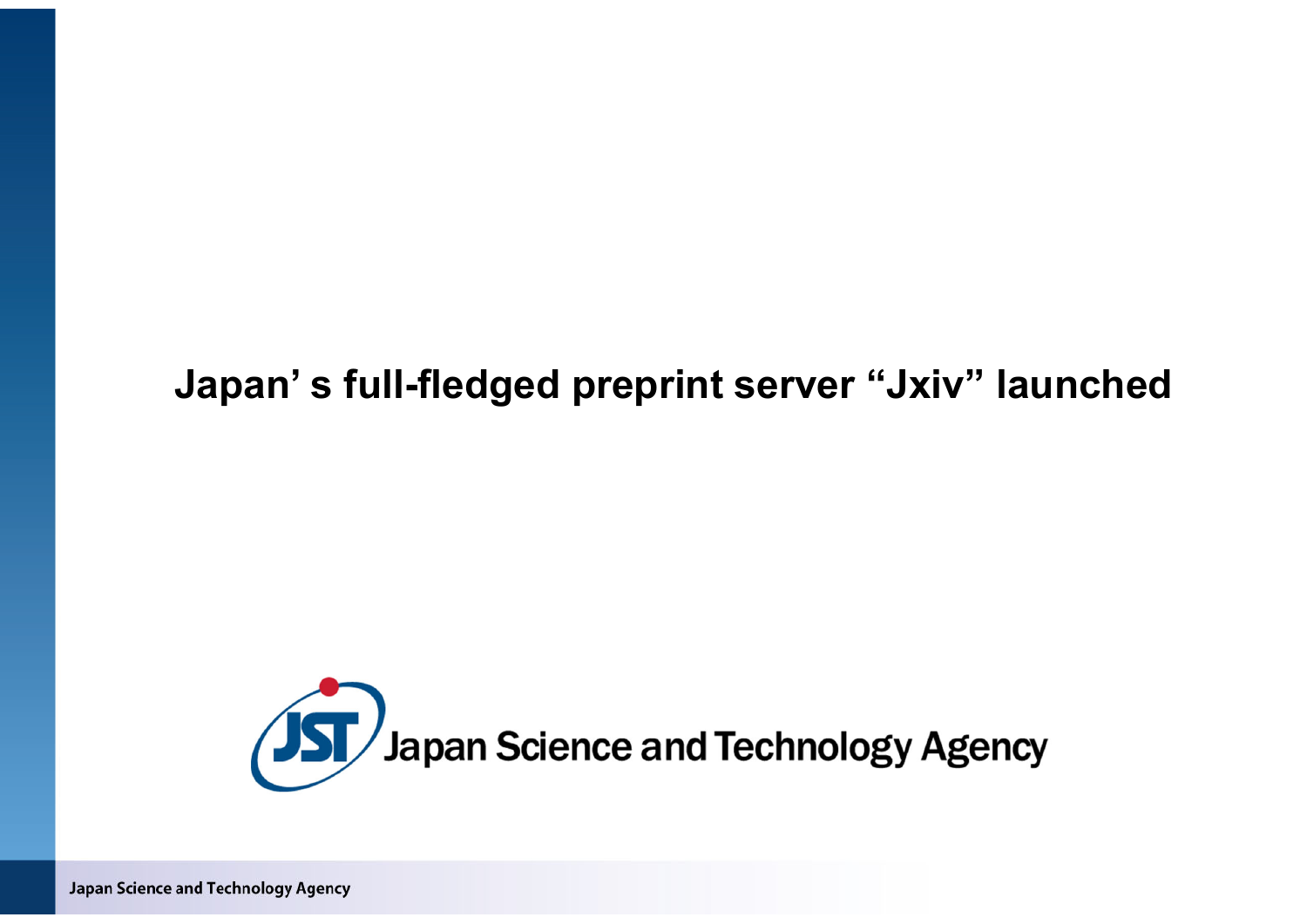



- ・Jxiv makes unpublished, pre-reviewed papers (preprints) available for open access.
- ・Preprints in English and Japanese in all research fields can be submitted to Jxiv.
- ・Submitters are required to obtain a researchmap account or ORCID account.
- ・Viewers can access content with no registration of account and free of charge.

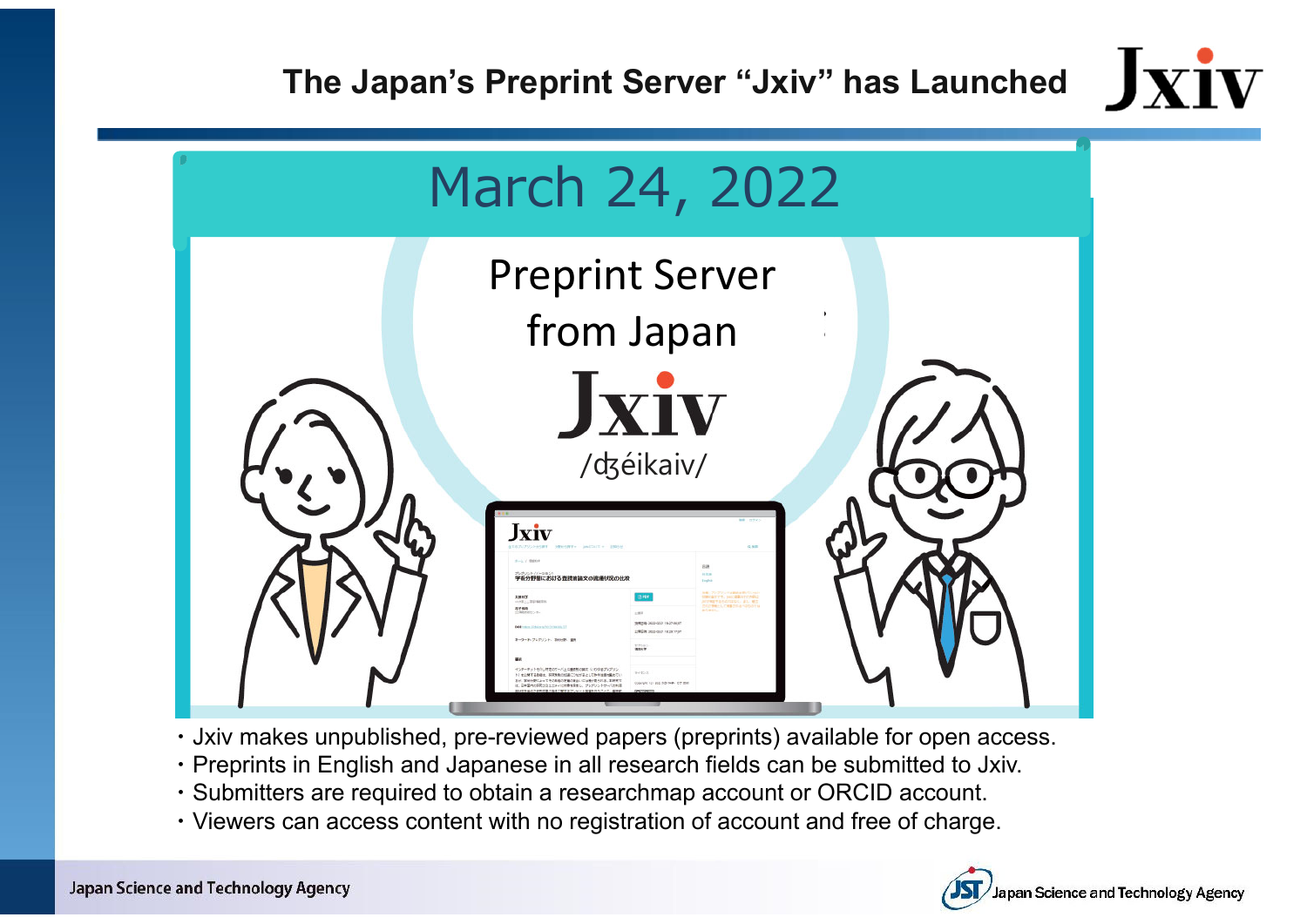## Background Surging number of preprints due to COVID ‐19

1600



1400 1200  $\widehat{\mathbf{B}}$ R 1000 封 公開論文 40

#### Number of COVID ‐19 related papers on MedRxiv, a medical preprint server

https://www.medrxiv.org/ (Jan 1st, 2020 <sup>ー</sup>April 17th, 2020)

Top sources for COVID ‐19 articles in the  $Dimensions.$  (As of April 21st, 2020) https://www.dimensions.ai/

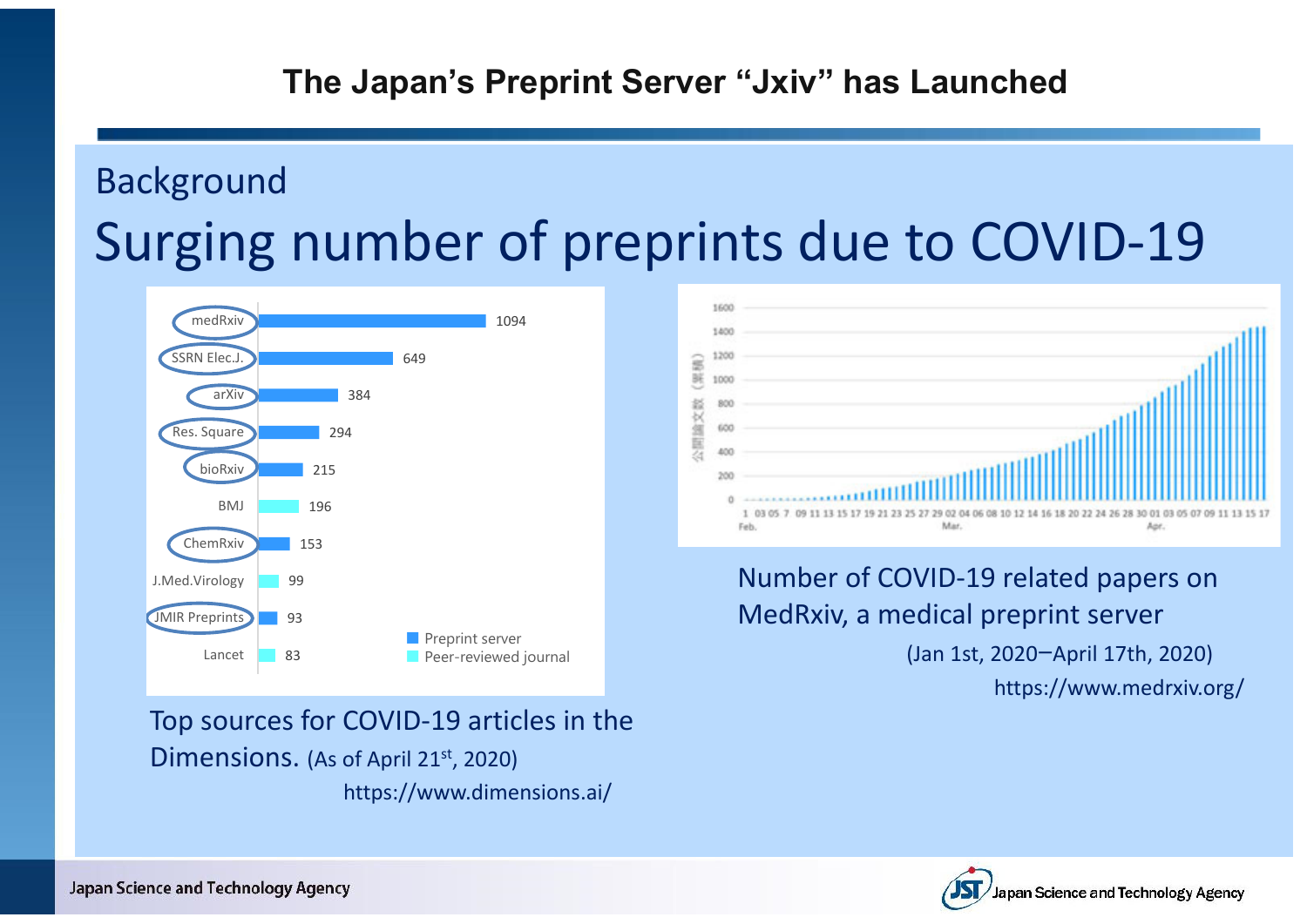# **The Japan's Preprint Server "Jxiv" has Launched**

### Steps from Submission to Publication



### **Effectiveness**

- •Researchers can publish research before it is submitted to a journal for peer review.
- • Promptly publishing research results, it speeds up the cycle of research and stimulates the scientific community.
- •• Researchers can discuss urgent issues through preprints without waiting for peer-reviews.
- •Jxiv contributes to Open Access.



https://jxiv.jst.go.jp/

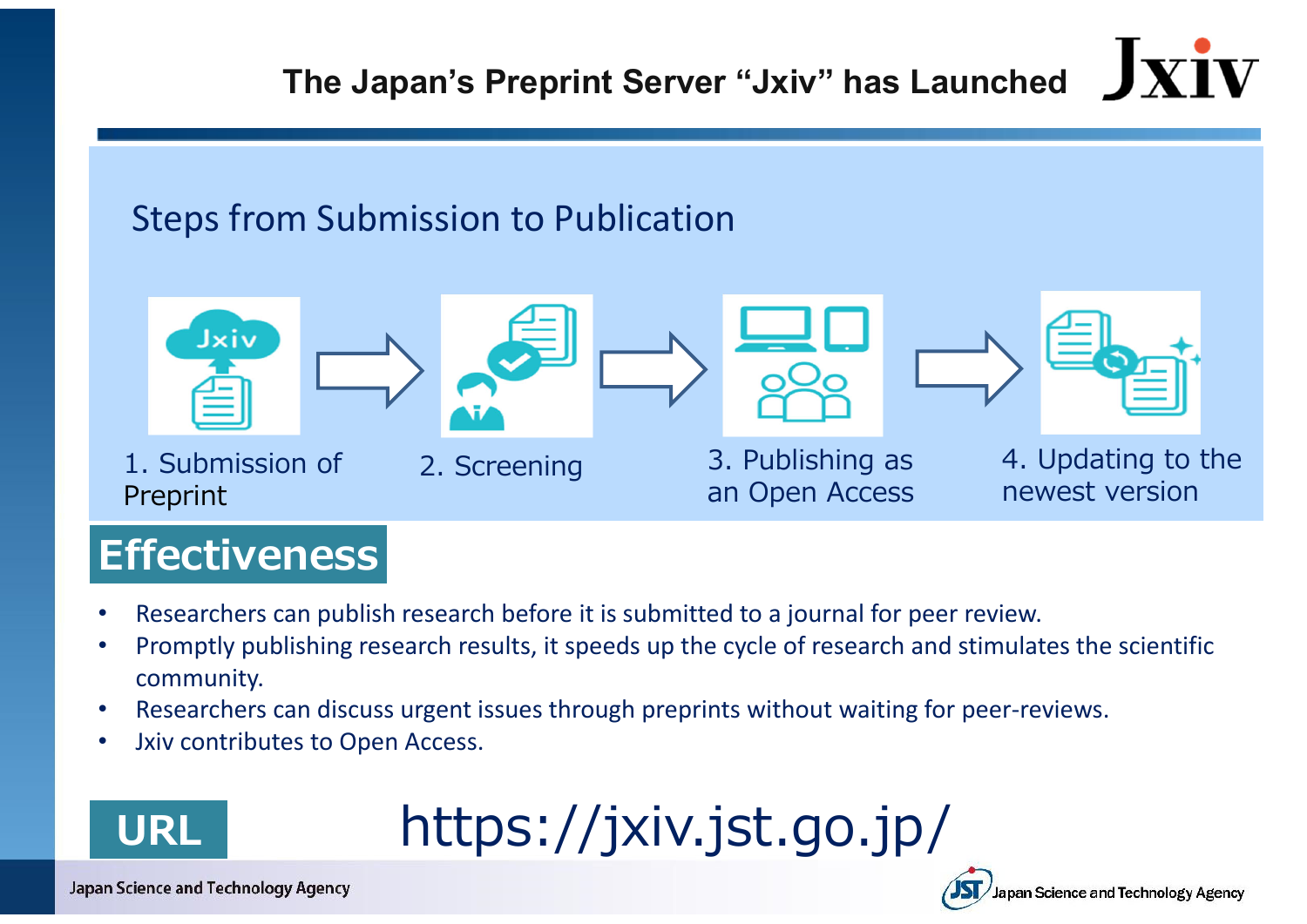### **Today's Lecture**



Dr. Amano

#### **Dr. Amano Hiroshi**

**Professor, Institute of Materials and Systems for Sustainability, Nagoya University, Tokai National Higher Education and Research System**

• Lead investigator on research into new energy conservation devices such as highefficiency power semiconductors, etc.

Research Associate, School of Engineering, Nagoya University (1988), Assistant Professor (1992), Associate Professor (1998) and Professor (2002), Faculty of Science and Technology, Meijo University, Professor, Graduate School of Engineering, Nagoya University (2010), Director, Akasaki Research Center, Nagoya University (2011 present), Director, Professor, Center for Integrated Research of Future Electronics, Institute of Materials and Systems for Sustainability (2015-present)

**Awards**: Person of Cultural Merit, Recipient of Order of Cultural Merit, and Winner of Nobel Prize in Physics (2014)



Dr. Uchiyama

### **Dr. Uchiyama Tomomi**

**Professor, Institute of Materials and Systems for Sustainability, Nagoya University, Tokai National Higher Education and Research System**

•Engaged in fluid engineering and computational fluid dynamics research at the Institute of Materials and Systems for Sustainability, especially focused on flow control.

Graduated from Faculty of Engineering, Nagoya University (1985). Ph.D. in mechanical engineering, the Graduate School of Engineering, Nagoya University (1992). Assistant and Associate Professor (2004-2009) and Professor (2009), the EcoTopia Science Institute, Nagoya University.

Professor (2015) and Vice-Director (2018-present), the Institute of Materials and Systems for Sustainability.

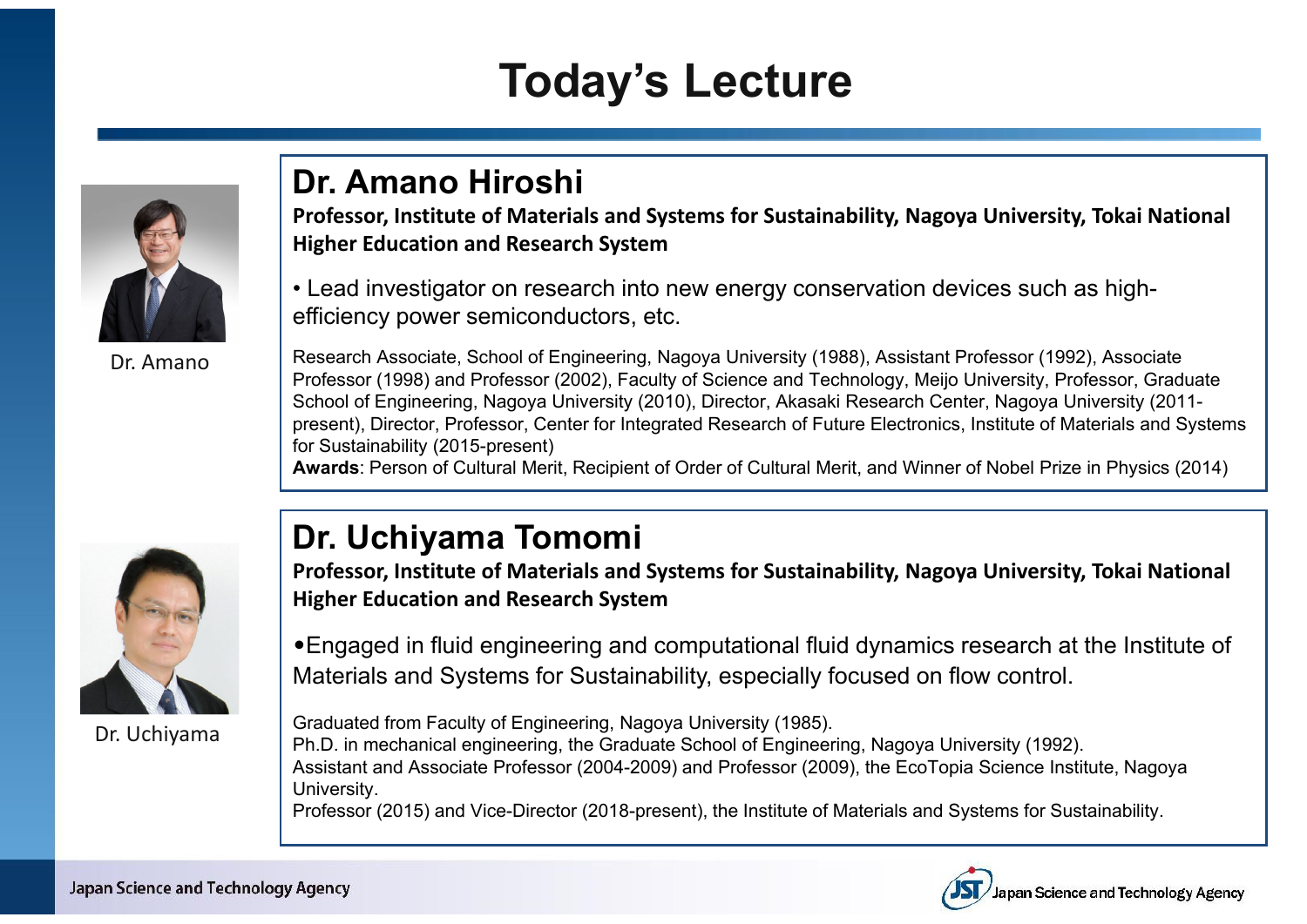## **Today's Lecture**



#### **Dr. Kawakami Eiryo**

**Team Leader, RIKEN Information R&D and Strategy Headquarters, Advanced Data Science Project, Medical Data Mathematical Reasoning Team, RIKEN**

• Furthering research utilizing machine learning as well as mathematical and statistical modeling to address problems in foundational and clinical medicine such as cancer, allergies, and infectious diseases.

Dr. Kawakami

M.D., School of Medicine and Faculty of Medicine, The University of Tokyo (2007). Ph.D., Graduate School of Medicine, The University of Tokyo (2011). Researcher on ERATO, Senior Researcher, Unit Leader, then Team Leader (2019-) at RIKEN. Professor in Department of Artificial Intelligence Medicine at Graduate School of Medicine, jointly appointed as Director of Center for Artificial Intelligence Research in Therapeutics, Chiba University.(2019-present) **Award**: "Nice Step Researcher" Award, the National Institute of Science and Technology Policy (2019)



Dr. Sato

### **Dr. Sato Kei**

**Associate Professor, Institute of Medical Science, The University of Tokyo**

• Focused on the creation and development of "systems virology," an interdisciplinary research field aiming at comprehensive understanding of the properties and dynamics of viruses from the micro to the macro level. He presides over the Genotype to Phenotype Japan (G2P-Japan) Consortium.

Ph.D. (Medicine), Graduate School of Medicine, Kyoto University (2010) \*One-year early graduation. Assistant Professor and Lecturer, the Institute for Frontier Life and Medical Sciences, Kyoto University. (2010-2018). Associate Professor (Principal Investigator), Institute of Medical Science, The University of Tokyo (2018-present). **Awards**: Sugiura Incentive Award from the Japanese Society for Virology (2015) and the Young Scientists' Award from the Minister of Education, Culture, Sports, Science and Technology (2020).